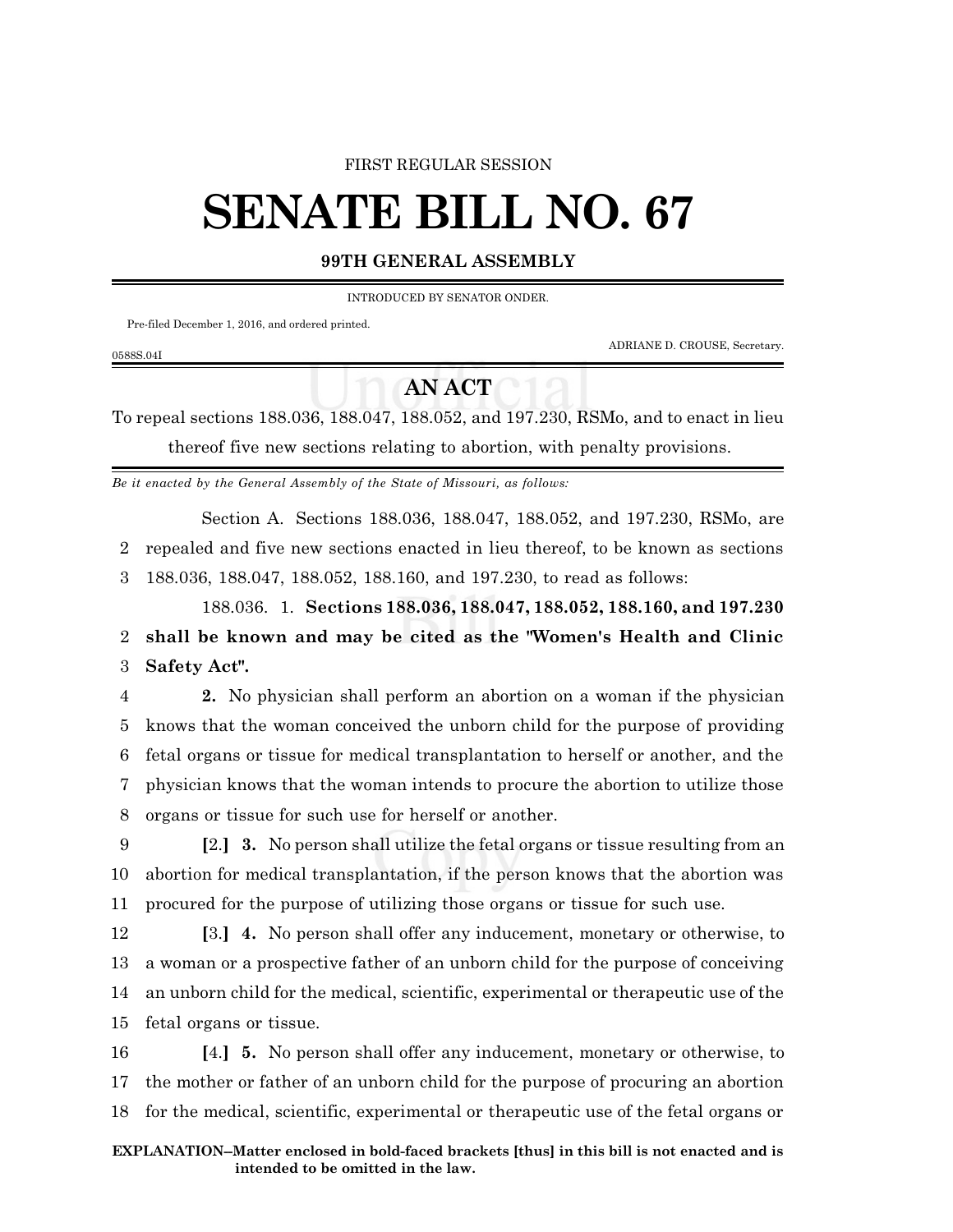tissue.

 **[**5.**] 6. No person shall knowingly donate or make an anatomical gift of the fetal organs or tissue resulting from an abortion to any person or entity for medical, scientific, experimental, therapeutic, or any other use.**

 **7.** No person shall knowingly offer or receive any valuable consideration for the fetal organs or tissue resulting from an abortion, provided that nothing in this subsection shall prohibit payment for burial or other final disposition of the fetal remains **so long as the final disposition does not include any donation or anatomical gift of fetal organs or tissue**, or payment for a pathological examination, autopsy or postmortem examination of the fetal remains.

 **[**6.**] 8. Any person who violates the provisions of subsections 4, 5, or 7 of this section shall be guilty of a class C felony, and the court may impose a fine in an amount not less than twice the amount of any valuable consideration received.**

 **9. Nothing in this section shall prohibit the utilization of fetal organs or tissue resulting from an abortion for medical or scientific purposes to determine the cause or causes of any anomaly, illness, death, or genetic condition of the fetus, the paternity of the fetus, or for law enforcement purposes.**

 **10.** If any provision in this section or the application thereof to any person, circumstance or period of gestation is held invalid, such invalidity shall not affect the provisions or applications which can be given effect without the invalid provision or application, and to this end the provisions of this section are declared severable.

188.047. **[**A representative sample of**] 1. Except as provided for in subsection 9 of section 188.036, all fetal organs and** tissue removed at the time of abortion shall be submitted to a board eligible or certified pathologist**[**, who**] for gross and histopathological examination. The pathologist** shall file a copy of the **fetal organs and** tissue report with the state department of health and senior services, and **[**who**]** shall provide a copy of the report to the abortion facility or hospital in which the abortion was performed or induced **[**and**].** The pathologist's report shall be made a part of the patient's permanent record.

**2. The fetal organs and tissue report shall include:**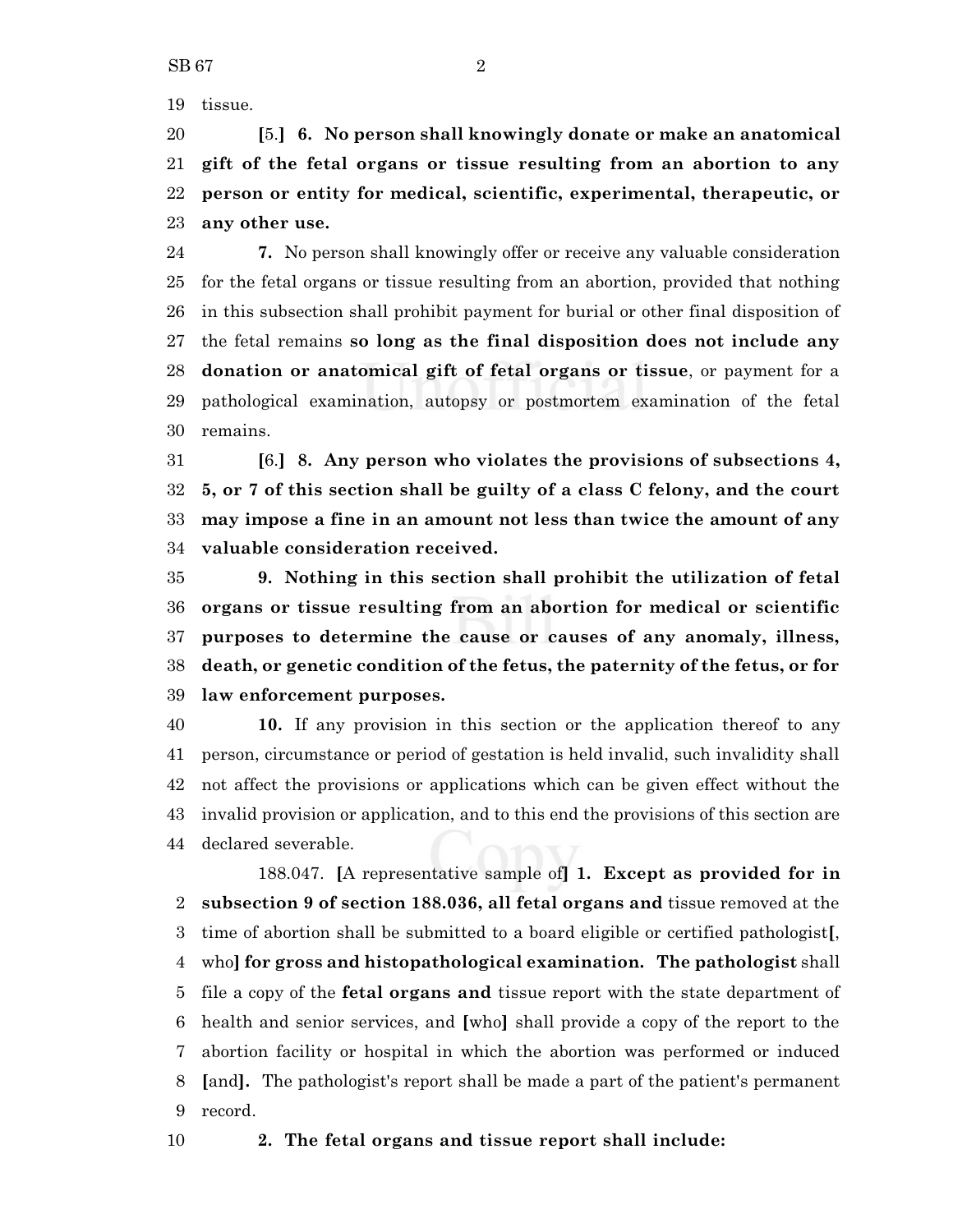**(1) The pathologist's estimation, to a reasonable degree of scientific certainty, of the gestational age of the fetal organs and tissue;**

 **(2) Whether all fetal organs and tissue were received that would be common for a specimen of such estimated gestational age;**

 **(3) If the pathologist finds that all fetal organs and tissue were not received, what portion of the fetal organs and tissue were not received;**

 **(4) A gross diagnosis and detailed gross findings of what was received including the percent blood clot and the percent tissue;**

 **(5) The date the fetal organs and tissue were remitted to be disposed and the location of such disposal;**

 **(6) A certification that all submitted fetal organs and tissue have been disposed in accordance with state laws and regulations; and**

 **(7) The name of the entity and physical address of the entity conducting the examination of the specimen containing the fetal organs and tissue.**

 **3. Each specimen containing fetal organs and tissue shall be given a unique identification number to allow the specimen to be tracked from the abortion facility or hospital where the abortion was performed or induced to the pathology lab and to its final disposition location. The unique identification number shall be conspicuously adhered to the exterior of the specimen container.**

 **4. A report shall be created and submitted to the department for each specimen containing fetal organs and tissue at each facility that handles the specimen, including the abortion facility or hospital where the abortion was performed or induced, the pathology lab, and the location of final disposition. Each report shall document, if applicable, the date the specimen containing fetal organs and tissue was collected, transported, received, and disposed. The report by the location of final disposition shall verify that all fetal organs and tissue were received and have been properly disposed according to state laws and regulations.**

 **5. The department shall reconcile each notice of abortion with its corresponding fetal organs and tissue report. If the department does not receive the notice of abortion and the fetal organs and tissue report, the department shall conduct an investigation. If the department finds that the abortion facility or hospital where the**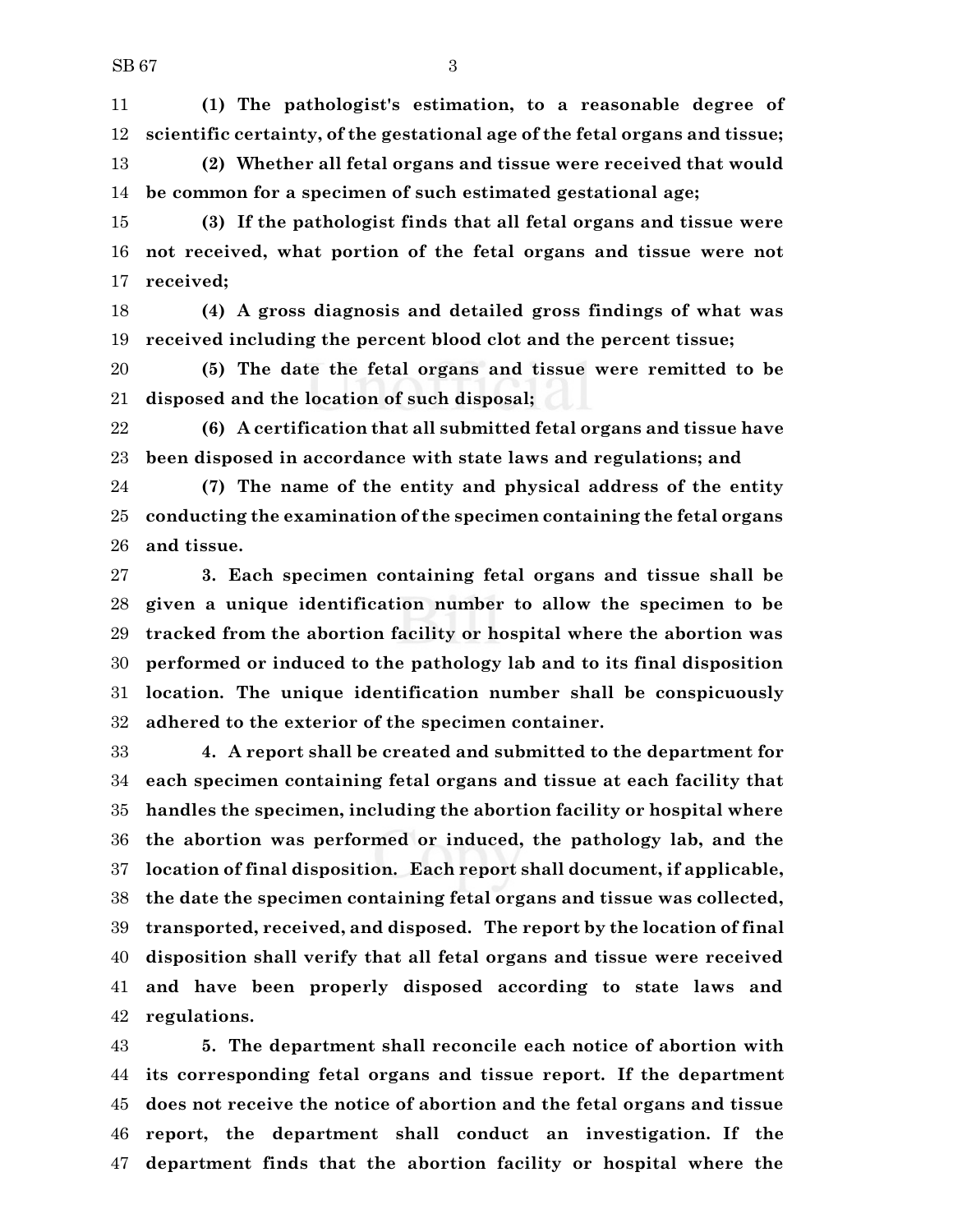**abortion was performed or induced was not in compliance with the provisions of this section, the department shall consider such noncompliance a deficiency requiring an unscheduled inspection of the facility to ensure the deficiency is remedied. If such deficiency is not remedied, the department shall suspend the abortion facility's or hospital's license for no less than one year, subject to the provisions of chapter 197 regarding license suspensions, reviews, and appeals.**

 **6. Beginning January 1, 2018, the department shall make an annual report to the general assembly. The report shall include, but not be limited to, all reports and information received by the department under the provisions of this section, the number of any deficiencies of each abortion facility in the calendar year and whether such deficiencies were remedied, and the following for each abortion procedure reported to the department the previous calendar year:**

 **(1) The termination procedure used with a clinical estimation of gestation;**

 **(2) Whether the department received the fetal organs and tissue report for that abortion, along with a certification of the disposal of the fetal organs and tissue; and**

 **(3) The existence and nature, if any, of any inconsistencies or concerns between the abortion report submitted under section 188.052 and the fetal organs and tissue report submitted under this section.**

 **The report shall not contain any personal patient information the disclosure of which is prohibited by state or federal law.**

188.052. 1. An individual abortion report for each abortion performed or induced upon a woman shall be completed by her attending physician. **The report shall include:**

 **(1) The attending physician's estimation, to a reasonable degree of scientific certainty, of the gestational age of the fetal organs and tissue;**

 **(2) Whether all fetal organs and tissue were removed that would be common for a specimen of such estimated gestational age; and**

 **(3) If the attending physician finds that all fetal organs and tissue were not removed, what portion of the fetal organs and tissue were not removed.**

 2. An individual complication report for any post-abortion care performed upon a woman shall be completed by the physician providing such post-abortion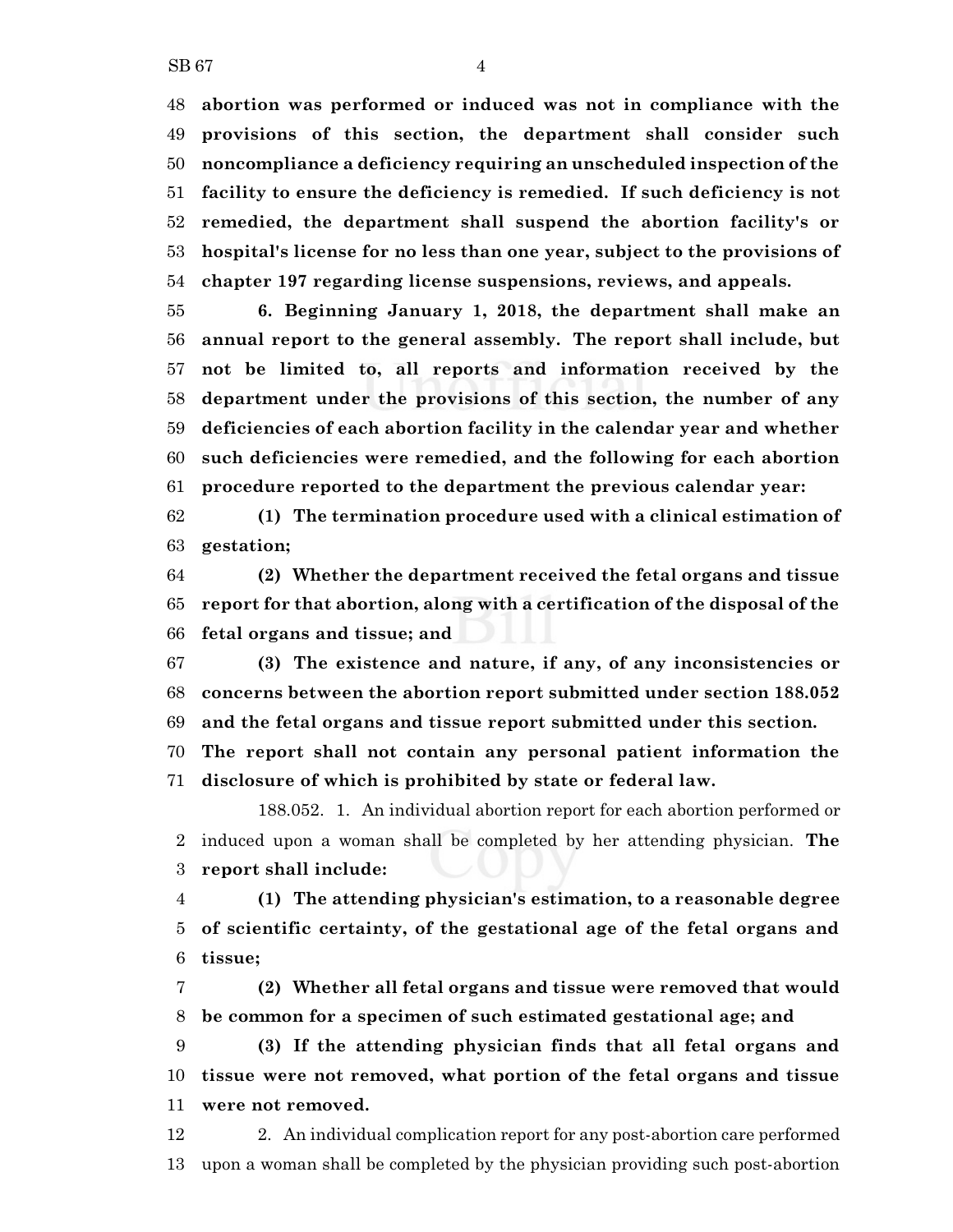care. This report shall include:

(1) The date of the abortion;

 (2) The name and address of the abortion facility or hospital where the abortion was performed;

(3) The nature of the abortion complication diagnosed or treated.

 3. All abortion reports shall be signed by the attending physician, and submitted to the state department of health and senior services within forty-five days from the date of the abortion. All complication reports shall be signed by the physician providing the post-abortion care and submitted to the department of health and senior services within forty-five days from the date of the post-abortion care.

 4. A copy of the abortion report shall be made a part of the medical record of the patient of the facility or hospital in which the abortion was performed.

 5. The state department of health and senior services shall be responsible for collecting all abortion reports and complication reports and collating and evaluating all data gathered therefrom and shall annually publish a statistical report based on such data from abortions performed in the previous calendar year.

**188.160. 1. Each hospital, ambulatory surgical center, pathology lab, medical research entity, and disposal facility involved in handling fetal organs or tissue from an elective abortion shall establish and implement a written policy adopted by each hospital, ambulatory surgical center, pathology lab, medical research entity, and disposal facility relating to the protections for employees who disclose information under subsection 2 of this section. This policy shall include a time frame for completion of investigations related to complaints, not to exceed thirty days, and a method for notifying the complainant of the disposition of the investigation. This policy shall be submitted to the department of health and senior services to verify implementation. At a minimum, such policy shall include the following provisions:**

 **(1) No supervisor or individual with authority to hire or fire in a hospital, ambulatory surgical center, pathology lab, medical research entity, or disposal facility shall prohibit employees from disclosing information under subsection 2 of this section;**

**(2) No supervisor or individual with authority to hire or fire in**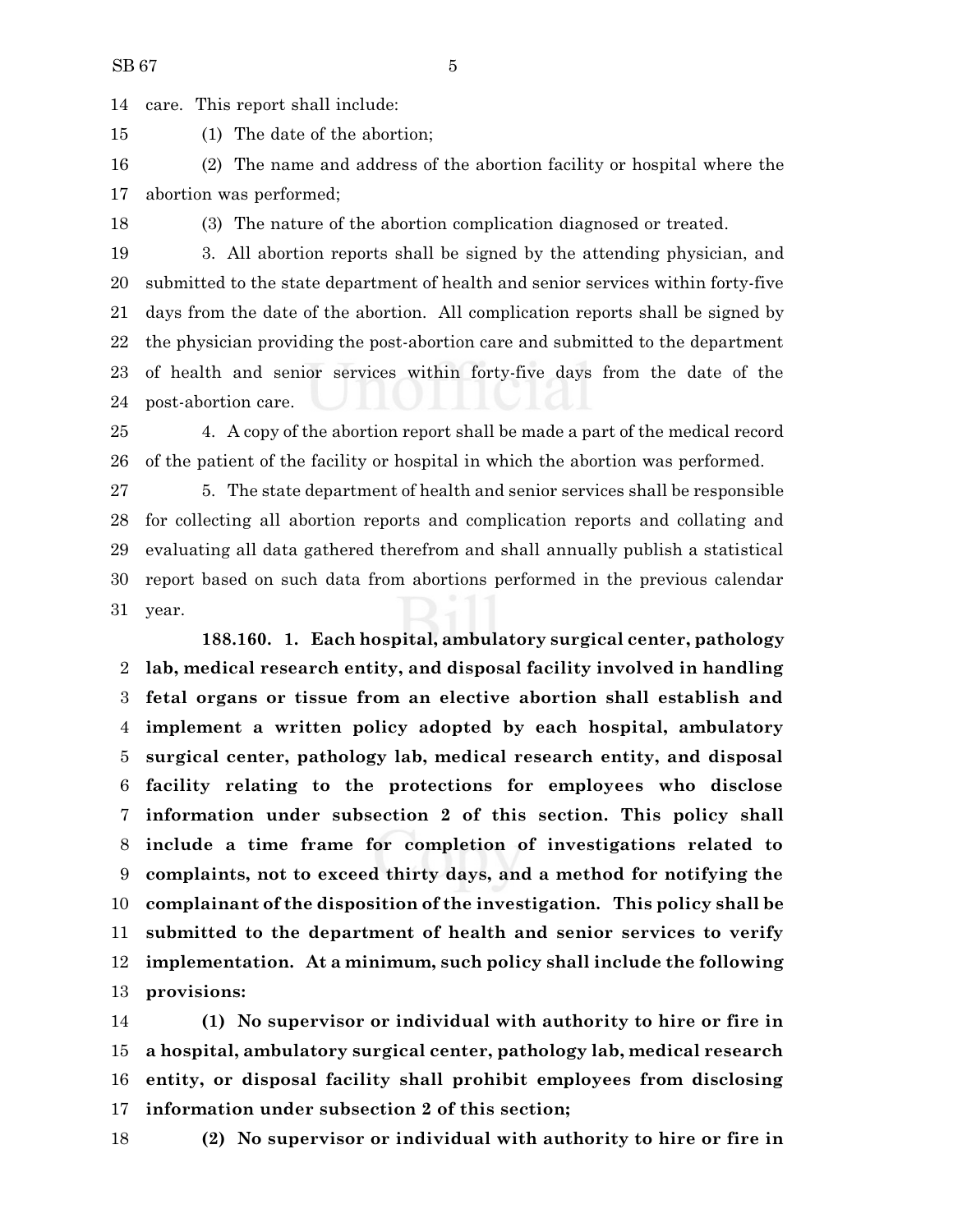**a hospital, ambulatory surgical center, pathology lab, medical research entity, or disposal facility shall use or threaten to use his or her supervisory authority to knowingly discriminate against, dismiss, penalize, or in any way retaliate against or harass an employee because the employee in good faith reported or disclosed any information under subsection 2 of this section, or in any way attempt to dissuade, prevent, or interfere with an employee who wishes to report or disclose such information; and**

 **(3) Establish a program to identify a compliance officer who is a designated person responsible for administering the reporting and investigation process and an alternate person should the primary designee be implicated in the report.**

 **2. The provisions of this section shall apply to information disclosed or reported in good faith by an employee concerning alleged violations of applicable federal or state laws or administrative rules concerning the handling of fetal organs or tissue. All information disclosed, collected, and maintained under this subsection and under the written policy requirements of this section shall be accessible to the department at all times and shall be reviewed by the department at least annually. Complainants shall be notified of the department's access to such information and of the complainant's right to notify the department of any information concerning alleged violations of applicable federal or state laws or administrative rules concerning abortions or the handling of fetal organs or tissue.**

 **3. Prior to any disclosure to individuals or agencies other than the department, employees wishing to make a disclosure under the provisions of this section shall first report to the individual or individuals designated by the hospital, ambulatory surgical center, pathology lab, medical research entity, or disposal facility under subsection 1 of this section.**

 **4. If the compliance officer, compliance committee, or management official discovers credible evidence of misconduct from any source and, after a reasonable inquiry, has reason to believe that the misconduct may violate criminal, civil, or administrative law, the hospital, ambulatory surgical center, pathology lab, medical research entity, or disposal facility shall report the existence of misconduct to the appropriate governmental authority within a reasonable period, but**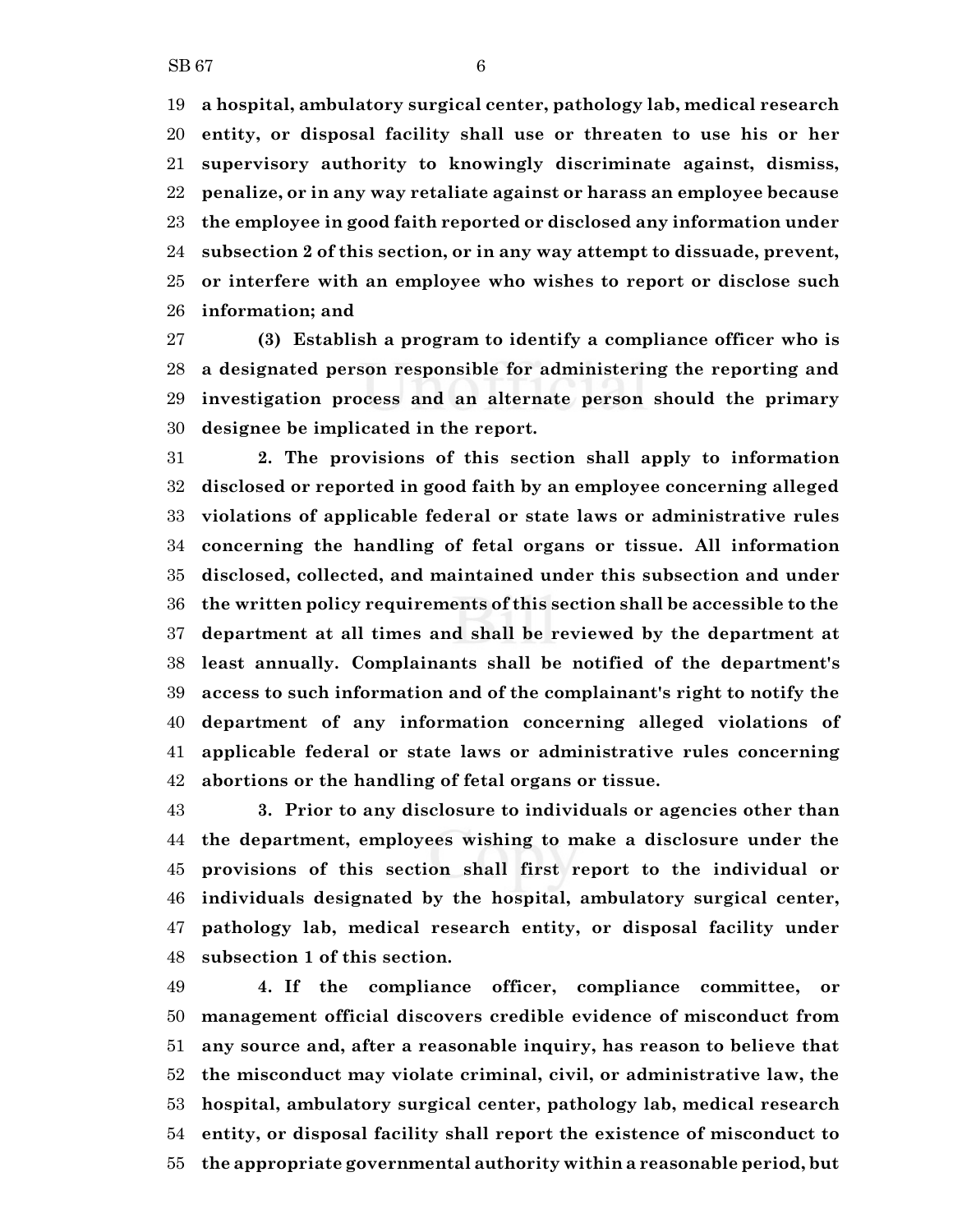**not more than seven days after determining that there is credible evidence of a violation.**

 **5. Reports made to the department shall be subject to the provisions of section 197.477; provided that, the restrictions of section 197.477 shall not be construed to limit the employee's ability to subpoena from the original source the information reported to the department under this section.**

 **6. Each written policy shall allow employees making a report who wish to remain anonymous to do so, and shall include safeguards to protect the confidentiality of the employee making the report, the confidentiality of patients, and the integrity of data, information, and medical records.**

 **7. Each hospital, ambulatory surgical center, pathology lab, medical research entity, and disposal facility shall, within forty-eight hours of the receipt of a report, notify the employee that his or her report has been received and is being reviewed, unless the employee wishes to remain anonymous.**

 **8. Beginning December 1, 2017, each hospital, ambulatory surgical center, pathology lab, medical research entity, and disposal facility involved in handling fetal organs or tissue from an elective abortion shall post a notice at their place of employment, in a sufficient number of places on the premises to assure that such notice will reasonably be seen by all employees. A hospital, ambulatory surgical center, pathology lab, medical research entity, or disposal facility involved in handling fetal organs or tissue from an elective abortion for whom services are performed by individuals who may not reasonably be expected to see a posted notice shall notify each such employee in writing of the contents of such notice. The notice shall include all information provided in this section.**

197.230. **1.** The department of health and senior services shall make, or cause to be made, such inspections and investigations as it deems necessary. The department may delegate its powers and duties to investigate and inspect ambulatory surgical centers to an official of a political subdivision having a population of at least four hundred fifty thousand if such political subdivision is deemed qualified by the department to inspect and investigate ambulatory surgical centers. The official so designated shall submit a written report of his **or her** findings to the department and the department may accept the